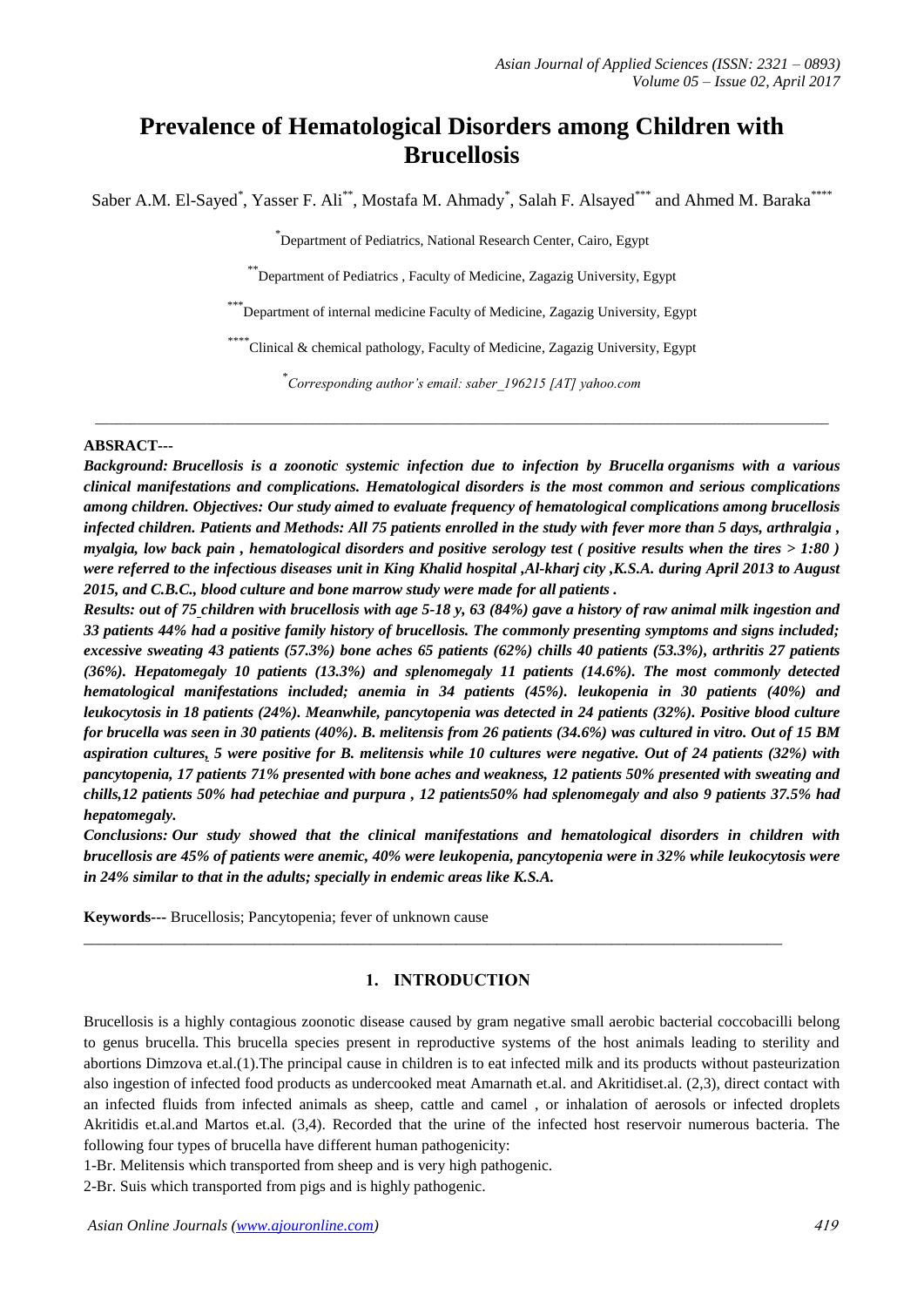3-Br. Abortus which transported from cattles and is moderately pathogenic.

4-Br. Canis which transported from dogs and is moderately pathogenic . as shown in **Table 1** which discuss the different types of brucella species and their Geographic Distribution. Brucella are more common in males than girls *and in*  K.S.A.Brucella Melitensis is more common species

Hannon et.al. (5) The disease is not common in infancy period. The recent studies recorded that brucellosis may be more common in children in developing countries because of lack of importance of health care and health educations.

The most common symptom and sign of brucellosis in more than 80% of cases is fever, which is intermittent character in about 62% of patients either if the disease is acute or chronic infections and it is (crispy & undulant) in about 58 % of patients with less acute infections. This fever also affect children may lead to decrease in heart rate (bradycardia). Fever of no detected cause is primary discovering the disease of low endemic regions. <sup>[\[25\]](javascript:void(0);)</sup> Fever is associated with rigors and chills in most patients up to 80 % of cases. Clinical pictures of the patients with brucellosis are loss of appetite, generalized weakness, debility, loss of strength and energy disability, losing of body weight in more than 90% of cases.

Active pulmonary involvement in the form of difficulty in breathing and coughing in about 20% of children infected by brucella organisms . Bone and joint affections in the form of arthralgia, arthritis and pain of the back , spine and joint with swelling and limitation of movements in that affected limp and joint in more than 60% of cases. Patients with picture of arthralgia either generalized or localized affecting the ends of the bone. Miss diagnosis may be occur specialy in elderly individuals with acute local infections with brucella organism the picture is similar to that of patients infected by brucella occurring destructive changes of the spine and vertebral column .The patients having that bacteria suffering from abdominal discomfort abdominal pain and mal digestions after feeding which affecting up to more than 50% of children with that disease . This abdominal pain and discomfort suspected to be due to inflammations and abscess formations of the liver with appearance of signs & symptoms of sepsis and toxicity with increased hepatic enzymes. Also central nervous system affections in the form of abnormal and disturbed gait of previously normal gait, week muscles and retention of the urine. Patients with this disease cannot be differentiated easily from other variety of diseases with same clinical pictures like T.B. infections, salmonellosis infections with fever and abdominal symptoms and endocardium infections leading to endocarditis and rheumatic fever (4). High fever, headache and chilles are symptoms of the disease of infected brucellosis, swelling painful joints, pain of muscles, malaise, nauseating predilections, sweating at night and loss of appetite persisting anorexia for more than 20 days. The disease can affect many systems and organs (5). The disease also produces a variety of nonspecific hematological disorders. The prognosis of brucellosis is accepted and very good. IN spite of seriously picture of the disease they can cure very easy if they treated as soon as discovered, with a less risk of relapse or chronic disease. However, the prognosis is bad among patients especially if associated with sever cardiac diseases due to high risk of endocarditis, which the mortality rate reach up to 80%. But In simple infections with these bacteria the clinical pictures varies according to the severity of the diseases only improved by complete rest in the bed. In great number of patients remissions of the symptoms with 2-6 months. The recovery is very rapid in patients infected by br. Abortus more than other types of brucella other types of brucella infection. The most important diagnostic test is blood culture, but is not always positive. The most common serologic approach is a serum agglutination test, also ELISA, and PCR can be used to make the diagnosis.

| Organism                                                | Animal Reservoir                                 | Geographic Distribution                                                                     |  |  |
|---------------------------------------------------------|--------------------------------------------------|---------------------------------------------------------------------------------------------|--|--|
| Brucella melitensis                                     | Goats, sheep, camels                             | Mediterranean, Asia, Latin America, parts of<br>Africa and some southern European countries |  |  |
| Brucella abortus                                        | Cows, buffalo, camels, yaks                      | Worldwide                                                                                   |  |  |
| Brucella suis                                           | Pigs (biotype $1-3$ )                            | South America, Southeast Asia, United States                                                |  |  |
| Brucella canis                                          | Canines                                          | Cosmopolitan                                                                                |  |  |
| Brucella ovis                                           | Sheep                                            | o known human cases                                                                         |  |  |
| Brucella neotomae                                       | Rodents                                          | Not known to cause human disease                                                            |  |  |
| <b>Brucella</b><br>pinnipediae and Brucella<br>cetaceae | Marine animals, minke whales,<br>dolphins, seals | Case reports describing some human cases<br>(mainly neurobrucellosis)                       |  |  |

#### **Table 1 :** *Brucella* **Species**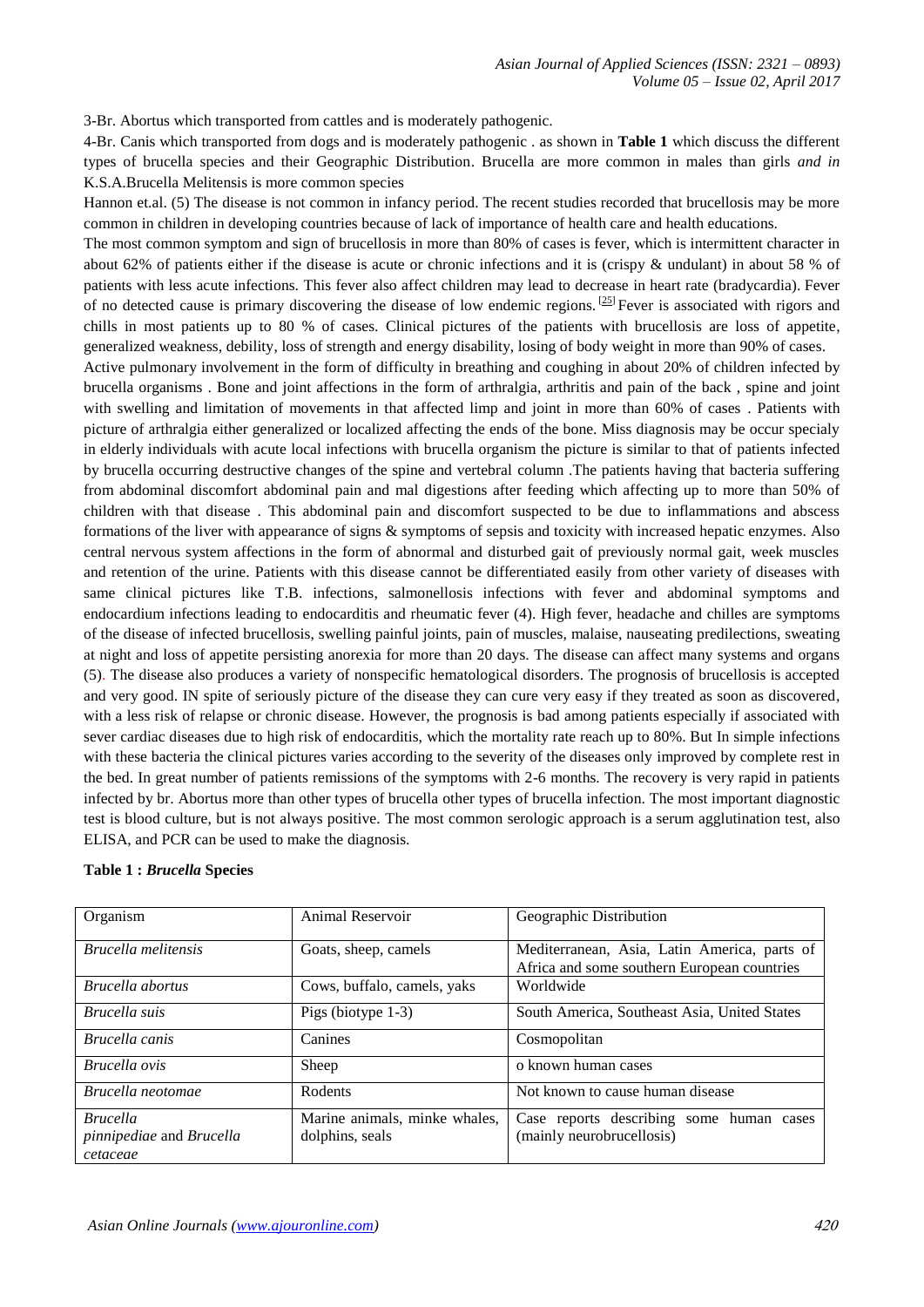Prevention of brucellosis mainly depends on health educations and awareness of the individuals does not consume undercooked meat and unpasteurized dairy products including: (milk, cheese and ice cream). People contact animal tissues should protect themselves by using rubber gloves, goggles and gowns or aprons. Mass vaccination of animals [\(10\)](https://www.ncbi.nlm.nih.gov/pmc/articles/PMC4197370/#bib10) .Treatment recommended for acute brucellosis Patients were treated with single or combined antibiotic regimens in the form of tetracycline (doxycycline) taken orally 100mg twice daily for one and half month , rifampin taken orally in a dose of 300mg – 600mg twice daily for one and half month , cotrimoxazole orally taken in a dose of 80|400mg twice daily for the same period mentioned before and streptomycin taken I.M. injection 1 gm. daily for one and half month . In case of severe infection and inflammation affecting neurological system and impaired its functions the patients treated by steroid thereby to decrease the inflammation and improving the outcome and sequels

#### **Aim of the study:**

Our study is to document the Prevalence of hematological disorders among children with brucellosis in K.S.A.

# **2. PATIENTS AND METHODS**

**Ethical approval** was obtained from the local research ethics committee of the infectious diseases unit in King Khalid hospital ,Al-kharj city ,K.S.A ., and parents of all children gave an informed written consent prior to the study. All children suffering from fever of more than 5 days, with no clinical evidence causes related to that fever and associated with symptoms and signs related to brucellosis such as weight loss, weakness, anorexia and arthralgia and generalized bone pain were screened serologically for brucellosis 75 patients enrolled in the study with fever more than 5 days, arthralgia , myalgia, low back pain ,bony pain , heamatological disorders and positive serology test ( positive results when the tires > 1:80) were referred to the infectious diseases unit in King Khalid hospital ,Al-kharj city ,K.S.A. during April 2013 to August 2015, and C.B.C., blood culture and bone marrow study were made for all patients .

Baseline data were collected including demographic data, positive family history of brucellosis, ingestion of raw milk, cheese or meat or contact with infected animals or their products, and positive found of hematological disorders . After that a through clinical examination was performed for all 75 patients enrolled in the study. Also the following investigations were performed complete blood count, erythrocyte sedimentation rate, C-reactive protein, prothrombin time (PT), activated partial thromboplastin time and plasma fibrinogen level fibrinogen assay were measured.

#### **Statistical Analyses**:

Data were analyzed using the Statistical Package for Social Sciences (SPSS, Inc, version 14.0.1) P-values <0.05 were significant.

## **3. RESULTS**

Our study over 187 children with high rise of temperature were tested for brucellosis only 98 out of them given +ve result with rapid test. None of these children with attire less than 1|160 recorded +ve results for culture blood or bone marrow for brucella bacteria. Seventy five (75) patients were diagnosed as brucellosis and the titre was more than 1|160 for the sharing patients in our study. The age of the children enrolling in the study between 5y to 18y , 54 patients 72% males and 21 patients 28% females . Raw unpasteurized milk was taken in 63 patients 84% and 33 patients 47% had +ve family history of the same disease , 43 patients 57.3% were complained from increased sweating, 47 patients (62.6%) had bone ache , and chills were present in 40 patients (53.3%). 27 patients (36%) had arthritis, 10 patients (13.6%) had hepatomegaly, 14 patients (18.6%) had splenomegaly and 6 patients (8%) hepatosplenomegaly, as shown in (Table 2). Tables (2,3,4,5) summarizes hematological manifestations, among 75 children having brucellosis. 34 patients (45%) had anemia, 30 (40%) had leukopenia, 18 (24%) had increased leukocytes and 24 patients (32%) had pancytopenia. Among 36 patients (48%) with +ve blood culture, B. melitensis was isolated from 30 (40%) and B. abortus from 6 (8%). Bone Marrow culture was carried out for 24 patients (32%), 9 patients of them (37.5%) was positive for B. melitensis 48 patients (64 %) had an agglutination titre of 1/160-1/320, and 27 patients (36 %) had an inceased titres of 1|320 to 1|640 or more. Out of the enrolled 75 patients with brucellosis, 24 patients (32%) had pancytopenia when diagnosed, in the form of 15 males and 9 females, with age ranging from 5 y to 18 y , Among these 24 patients, 17 patients (71%) had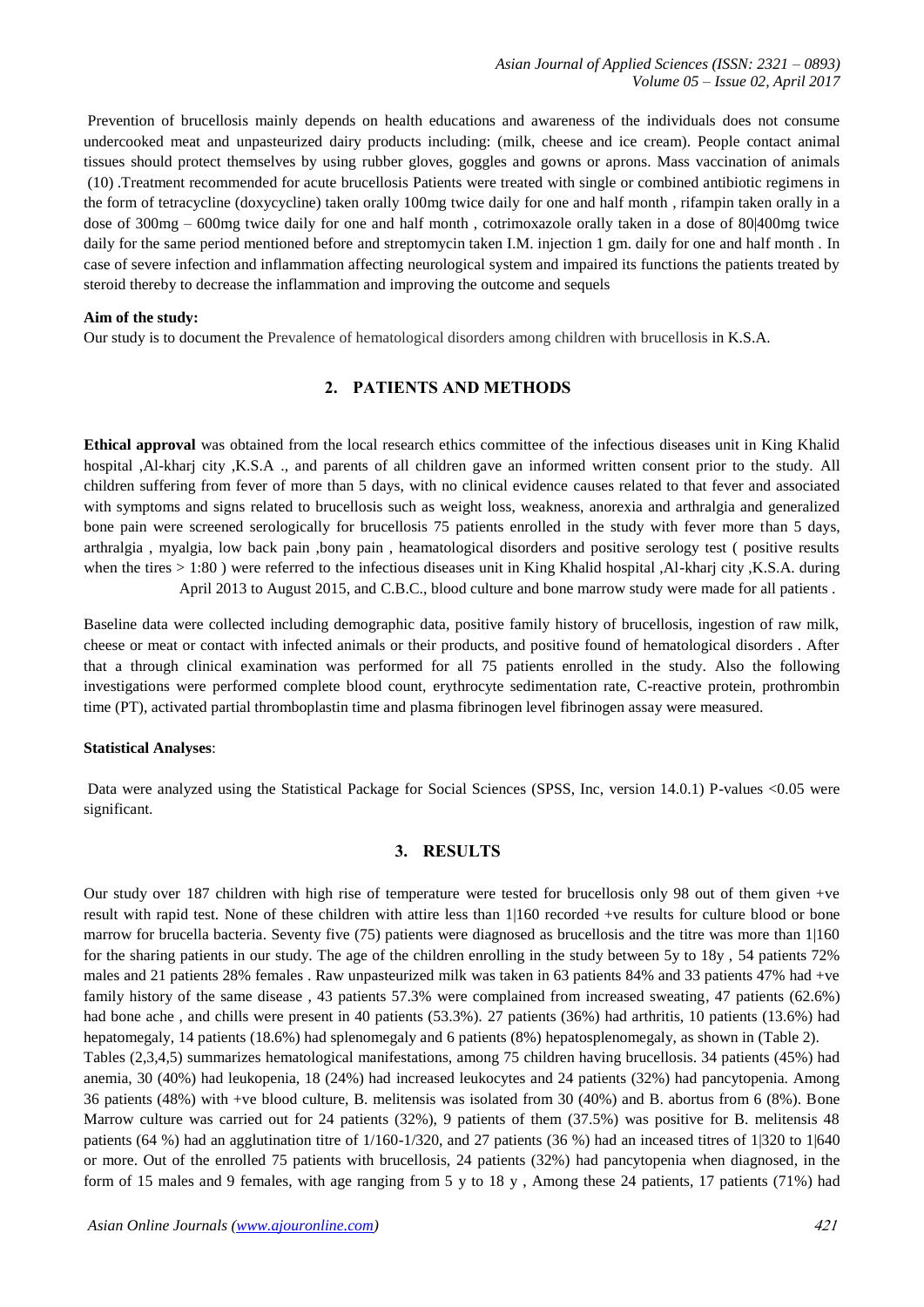bone pain and body weakness, 12 patients (50%) had petechiae, pupura and/or bleeding and 9 patients (37.5%) had hepatomegaly and 12 patients (50%) had splenomegaly.

All the patients 24 with pancytopenia (32%) had an titre of 1|320 to 1|640 more. Blood culture was +ve for B. melitensis in all patients with pancytopenia (Table 5**).**

## **4. DISCUSSION**

Brucellosis is a zoonotic systemic diseases due to infection by Brucella species with a various clinical manifestations and complications. Hematological complications is the most common and serious complications among infected children Demzovia et.al.(1) . The bacteria are transmitted from animals to humans by ingestion of raw milk and milk products without pasteurization (the main cause in children) also ingestion of infected food products as undercooked meat Amarnath et.al. and Akritidis et.al. (2,3), direct contact with an infected fluids from infected animals as sheep, cattle and camel , or inhalation of aerosols or infected droplets Akritidis et.al.and Martos et.al. (3,4). The organisms are present in great numbers in the fluids of the animal either urine, milk, and other fluids. Most of the patients recorded hematological changes which (7). In our study were found 24 patients 32 % had pancytopenia , 34 patients (45%) had anemia, 30 (40%) had leukopenia, 18 patients (24%) had leukocytosis , Among 36 patients (48%) with positive blood culture, B. melitensis was isolated from 30 patients (40%) and B. abortus from 6 (8%). BM culture was carried out for 24 patients (32%), 9 of them (37.5%) was positive for B. melitensis. 48 patients (64 %) had an agglutination titre of 1/160-1/320, and 27 patients (36 %) had an agglutination titres of 1/320-1/640 or more. Out of 75 patients with brucellosis, 24 patients (32%) had pancytopenia at diagnosis, 15 males and 9 females, with age ranging from 5 to 18 years,. Among these 24 patients, 17 patients (71%) had bone aches and weakness, 12 patients (50%) had petechial and pupuric rashes and/or tendency to bleed and 9 patients (37.5%) had liver enlargement and 12 patients (50%) had splenomegaly as shown and discussed in Tables (2,3,4,5). Memish et. al. (12) were studied on 160 patients out of them 146 (91.3%) patients had fever or chills, 105 (65.6%) had arthralgia or arthritis, 30 (18.8%) had sweeting, 70 (43.8%)

Had constitutional symptoms, 9 (5.6%) had hepatomegaly and 11 (6.9%) had splenomegaly. Kokoglu et al (13) were studied on 138 patients out of them 108 (78.3%) patients had fever or chills, 107 (77.5%) had arthralgia or arthritis, 100 (72.5%) had sweeting,98 (71%) had constitutional symptoms, 37 (26.8%) had hepatomegaly and 50 (36.2%) had splenomegaly . Mantur et al (14) were studied on 495 patients out of them 417 (84.2%) patients had fever or chills , 117  $(23.6\%)$  had arthralgia or arthritis , 19 (3.8%) had sweeting , 6 (1.2%) had constitutional symptoms , 56 (11.3%) had hepatomegaly and 95 (19.2%) had splenomegaly , Ruiz-Mesa et al (15) ) were studied on 711 patients out of them 702 (98.7%) patients had fever or chills , 353 (49.6%) had arthralgia or arthritis , 597 (84%) had sweeting , 533 (75%) had constitutional symptoms , 250 (35.2%) had hepatomegaly and 148 (20.8%) had splenomegaly , Barroso Garcia et al (16) were studied on 565 patients out of them441 (78.1%) patients had fever or chills , 248 (43.9%) had arthralgia or arthritis , 483 (85.5%) had sweeting , 472 (83.5%) had constitutional symptoms , 422 (74.7%) had hepatomegaly and 152 (26.9%) had splenomegaly, Pappas et al (17) ) were studied on 100 patients out of them 91 (91%) patients had fever or chills , 44 (44%) had arthralgia or arthritis , 26 (26%) had sweeting , 26 (26%) had constitutional symptoms , 7 (7%) had hepatomegaly and 16 (16%) had splenomegaly,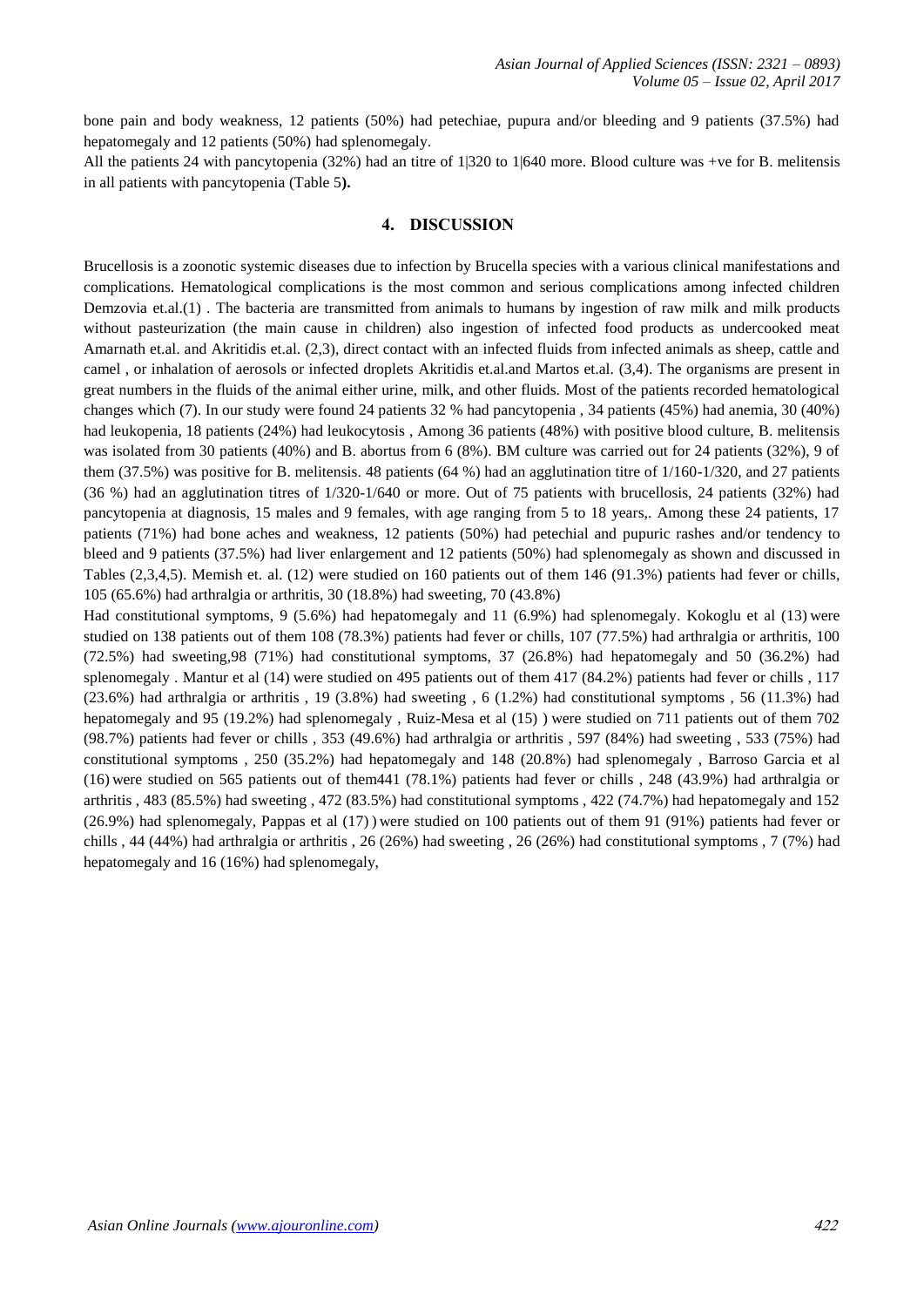*Asian Journal of Applied Sciences (ISSN: 2321 – 0893) Volume 05 – Issue 02, April 2017*

## **Table 2: Clinical characteristics of the enrolled patients having brucellosis, presented as number (n) and percentage (%).**

| Characteristic(s)                 | $\mathbf n$ | $\frac{0}{0}$ |
|-----------------------------------|-------------|---------------|
| Patients diagnosed as brucellosis | 75          | 100%          |
| Males                             | 54          | 72 %          |
| Females                           | 21          | 28%           |
| History of raw milk ingestion     | 63          | 84 %          |
| Family history of brucellosis     | 33          | 44%           |
| <b>Symptoms</b>                   |             |               |
| <b>Excessive sweating</b>         | 43          | 57.3%         |
| Bone ache & weakness              | 47          | 62.6%         |
| Chills                            | 40          | 53.3%         |
|                                   |             |               |
| <b>Signs</b>                      |             |               |
| Arthritis                         | 27          | 36%           |
| Petechiae and purpura             | 12          | 16%           |
| Splenomegaly                      | 14          | 18.6%         |
| Hepatomegaly                      | 10          | 13.3%         |
| Hepatosplenomegaly                | 6           | 8 %           |
|                                   |             |               |
|                                   |             |               |

# **Table3: Hematological disorders among 75 study children, presented as number (n) and percentage (%).**

| <b>Presentation</b>                 | n  | $\frac{6}{9}$ |
|-------------------------------------|----|---------------|
| <b>Hematological manifestations</b> |    |               |
| Anemia                              | 34 | 45%           |
| Leucopenia                          | 30 | 40%           |
| Pancytopenia                        | 24 | 32%           |
| Leucocytosis                        | 18 | 24%           |
| Lymphocytosis                       | 6  | 8%            |

# **Table 4: Clinical and laboratory findings of 24 children 32% suffering pancytopenia**.

| <b>Finding</b>        | $n=24$ | $\frac{6}{6}$ |
|-----------------------|--------|---------------|
| Symptoms, no $(\% )$  |        |               |
| Bone aches & weakness | 17     | 71%           |
| Sweating & chills     | 12     | 50%           |
| Signs, no $(\% )$     |        |               |
| Petechiae and purpura | 12     | 50%           |
| Splenomegaly          | 12     | 50%           |
| Hepatomegaly          | 9      | 37.5%         |
| Hepatosplenomegaly    | 6      | 25%           |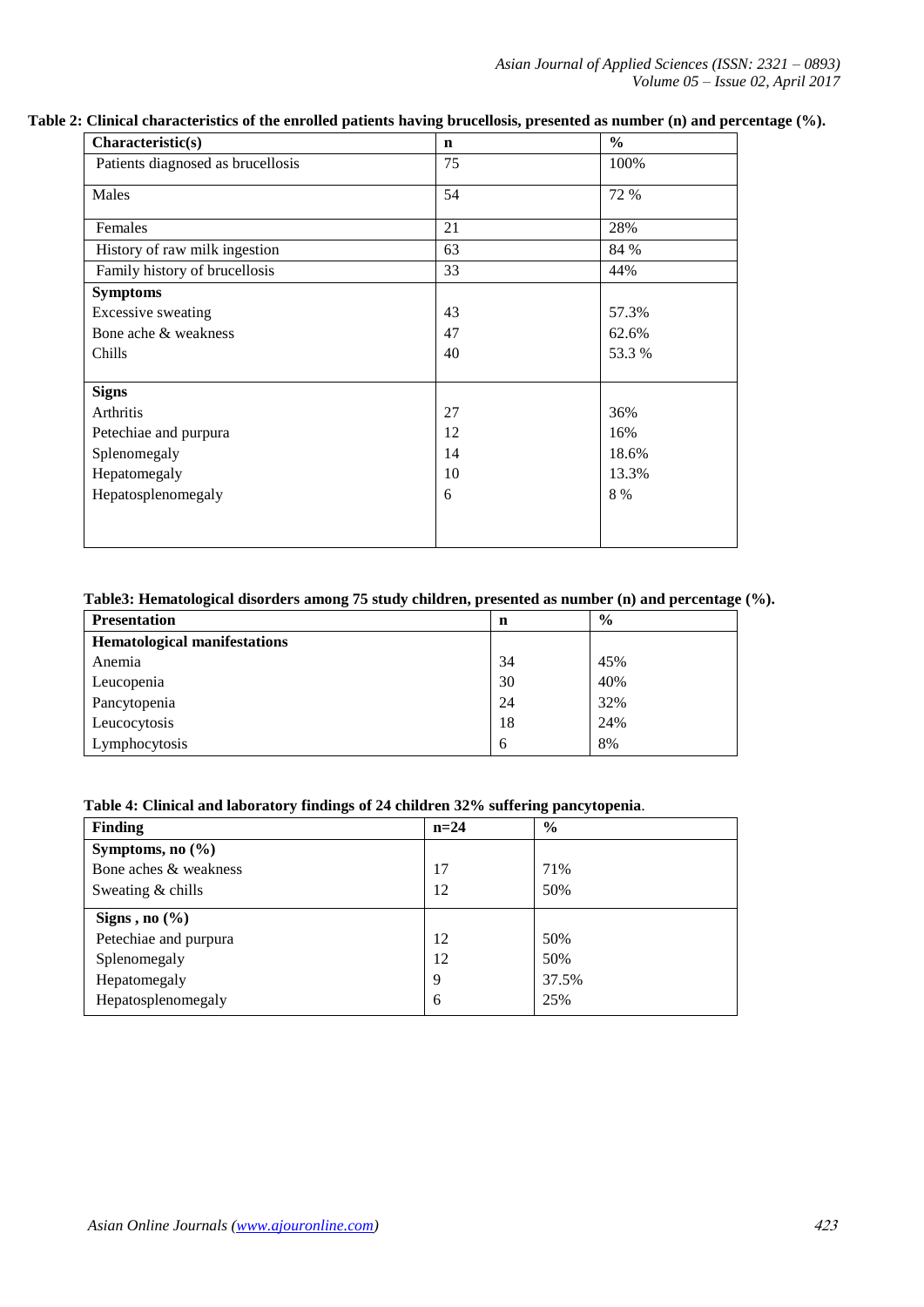*Asian Journal of Applied Sciences (ISSN: 2321 – 0893) Volume 05 – Issue 02, April 2017*

| <b>Finding criteria</b>     | 24 patients | $\frac{6}{6}$ | 75 patients | $\frac{6}{6}$ |
|-----------------------------|-------------|---------------|-------------|---------------|
|                             |             |               |             |               |
| Positive bl. culture        | 24          | 100%          | 36          | 48%           |
| <b>B.melitensis</b>         | 24          | 100%          | 30          | 40%           |
| <b>B.</b> abortus           | $\Omega$    | 0%            | 6           | 8%            |
| Positive B.M. culture       | 9           | 37.5%         | 9           | 12%           |
| <b>Agglutination titers</b> |             |               |             |               |
| $1:160 - 1:320$             | $\Omega$    | 0%            | 48          | 64%           |
| $1:320 - 1:640$ and more    | 24          | 100%          | 27          | 36%           |

**Table 5: Cultures and agglutination titres among all enrolled patients and patients with pancytopenia**

## **5. CONCLUSION**

Our study showed that the clinical manifestations and hematological disorders in children with brucellosis are 45% of patients were anemic, 40% were leukopenia, pancytopenia were in 32% while leukocytosis were in 24% similar to that in the adults; specially in endemic areas like K.S.A. Brucella are more common in males than girls *and in* K.S.A.Brucella Melitensis is more common species.

## **6. ACKNOWLEDGEMENT**

Members of infectious diseases unit in King Khalid hospital ,Al-kharj city ,K.S.A. and all the authors and every one help us in our study .

## **7. REFERENCES**

- 1. Demzovia M, Posilkovski M, Jrozdanovski K. Natural history of brucellosis in an endemic region in different time periods. *Acta Clin Croat.* 2009;48(1):41-6.
- 2. Amarnath SK, Mentur BG, Shinde RS. Review of clinical and laboratory features of human brucellosis. *Indian J Med Microbiol.* 2007;25(3):188-202.
- 3. Akritidis N, Bappas G, Bapadimitriou P, Christou L, Tsianos EV. The new global map of human brucellosis. *Lancet Infect Dis.* 2006;6(2):91-9.
- 4. Martos F, Kolmenero JD, Reguera JM, Canchez-De-Mora D, Delgado M, Causse M, et al. Complications associated with Brucella melitensis infection: a study of 530 cases. *Medicine (Baltimore).* 1996;75(4):195-211.
- 5. Hannon WH, Jwinn M, Readus MA, Gruanade TC, George JR. HIV-1 serologic test results for one million newborn dried-blood specimens: assay performance and implications for screening. J Acquir Immune Defic Syndr. 1992;**5**(5):505–512
- 6. Sari I, Altuntas F, Hacioglu S, et al. A multicenter retrospective study defining the clinical and hematological manifestations of brucellosis and pancytopenia in a large series: Hematological malignancies, the unusual cause of pancytopenia in patients with brucellosis. Am J Hematol2008;83(4): 334-
- 7- Henderson LO, Powell MK, Hannon WH, Bernert JT, Jr, Pass KA, Fernhoff P, Ferre CD, Martin L, Franko E, Rochat RW, et al. An evaluation of the use of dried blood spots from newborn screening for monitoring the prevalence of cocaine use among childbearing women. Biochem Mol Med. 1997 Aug;61(2):143–151.
- 8- Buzgan T, Karahocagil MK, Irmak H, et al. Clinical manifestations and complications in 1028 cases of brucellosis: a retrospective evaluation and review of the literature. Int J Infect Dis 2010;14(6):e469-78.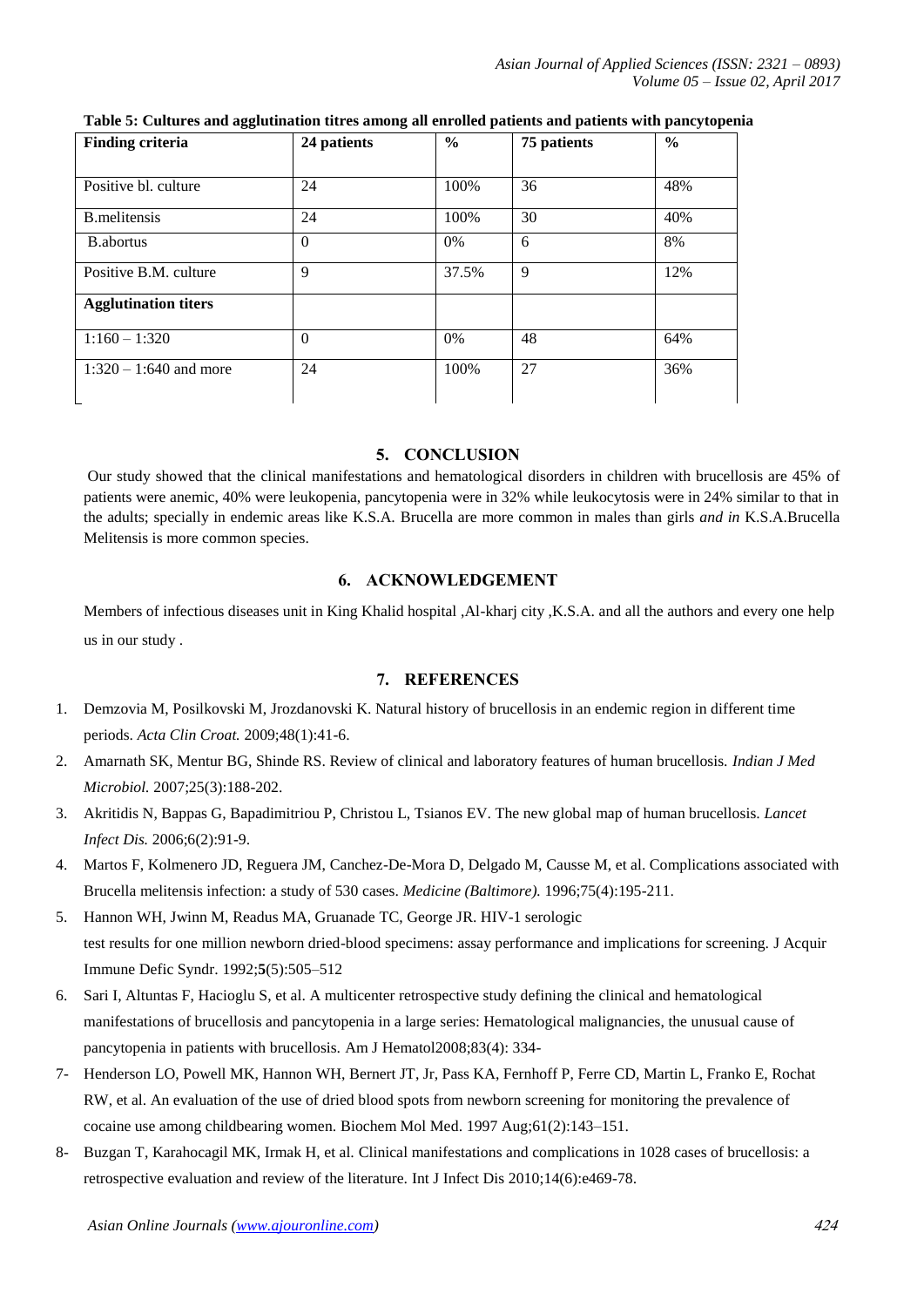- 9- Al-Fawaz IM, Al-Eissa YA, Assuhaimi SA, Higgy KE, al-Nasser MN, al-Mobaireek KF. Pancytopenia in children with brucellosis: clinical manifestations and bone marrow findings. *Acta Haematol.* 1993;89(3):132-6.
- 10- Amani H, Kassiri H, Lotfi M. Epidemiological, laboratory, diagnostic and public health aspects of human brucellosis in western Iran. *Asian Pac J Trop Biomed.* 2013;3(8):589-94. discussion 593-4
- 11- Yaman Y, Ulug M, Yapici F, Can-Ulug N. Clinical and laboratory features, complications and treatment outcome of brucellosis in childhood and review of the literature. *Turk J Pediatr.* 2011;53(4):413-24.
- 12- Memish P C, Parker K.H.,Buzgan T, Karahocagil MK, Irmak H, Baran AI, Karsen H, Evirgen O, et al. Clinical manifestations and complications in 1028 cases of brucellosis: a retrospective evaluation and review of the literature. *Int J Infect Dis.*2010;14(6):e469-78.
- 13- Kokoglu LF, Aysha MH, Shayib MA. Pancytopenia and other haematological findings in brucellosis. *Scand J Haematol.*1986;36(4):335-8.
- 14- Mantur GH, Yildirmak Y, Palanduz A, Telhan L, Arapoglu M, Kayaalp N. Bone marrow hypoplasia during Brucella infection. *J Pediatr Hematol Oncol.* 2003;**25**(1):63-4.
- 15- Ruiz-Mesa, Eser B, Altuntas F, Soyuer I, Er O, Canoz O, Coskun HS, et al. Acute lymphoblastic leukemia associated with brucellosis in two patients with fever and pancytopenia. *Yonsei Med J.* 2006;**47**(5):741-4.
- 16- Barroso Garcia, Islek A, Sayar E, Yilmaz A, Gunseren F, Artan R. Relapsing brucellosis after liver transplantation in a child: what is the appropriate regimen and duration of therapy? *Transplantation.* 2013;96(2):e6-7
- 17- Pappas Z H, Fanni F, Shahbaznejad L, Pourakbari B, Mahmoudi S, Mamishi S.Clinical manifestations, laboratory findings, and therapeutic regimen in hospitalized children with brucellosis in an Iranian Referral Children Medical Centre. *J Health Popul Nutr.* 2013;31(2):218-22.
- 18- Issa H, Jamal M. Brucellosis in children in south Jordan. *East Mediterr Health J.* 1999;**5**(5):895-902.
- 19- Landesman S, Comeau AM, Pitt J, Hillyer GV, Bremer J, Chang BH, Lew J, Moye J, Grady GF, McIntosh K. Early detection of human immunodeficiency virus on dried blood spot specimens: sensitivity across serial specimens. Women and Infants Transmission Study Group. J Pediatr. 1996 Jul;**129**(1):111–118.
- 20- De Beenhouwer H, Nyambi PN, Fransen K, Chomba EN, Temmerman M, Ndinya-Achola JO, Piot P, van der Groen G. Detection of human immunodeficiency virus type 1 (HIV-1) in heel prick blood on filter paper from children born to HIV-1-seropositive mothers. J Clin Microbiol. 1994 Nov;**32**(11):2858–2860.
- 21- Shayib MA ,Aysha MH. Pancytopenia and other haematological findings in brucellosis. Scand J Haematol 1986;36(4):335-8.
- 22- Telhan L, Uildirmak Y, Palanduz A, et al. Bone marrow hypoplasia during Brucella infection. J Pediatr Hematol Oncol 2003;25(1):63-4.
- 23- Al Mousa AI. Epistaxis as the initial manifestation of brucellosis. Int J Health Sci (Qassim)2008;2(2):157-62.
- 24- El-Aazmi MA, Warsy AS.Normal reference values for hematological parameters, red cell indices, HbA2 and HbF from early childhood through adolescence in Saudis. Ann Saudi Med 2001; 21(3-4):165-9